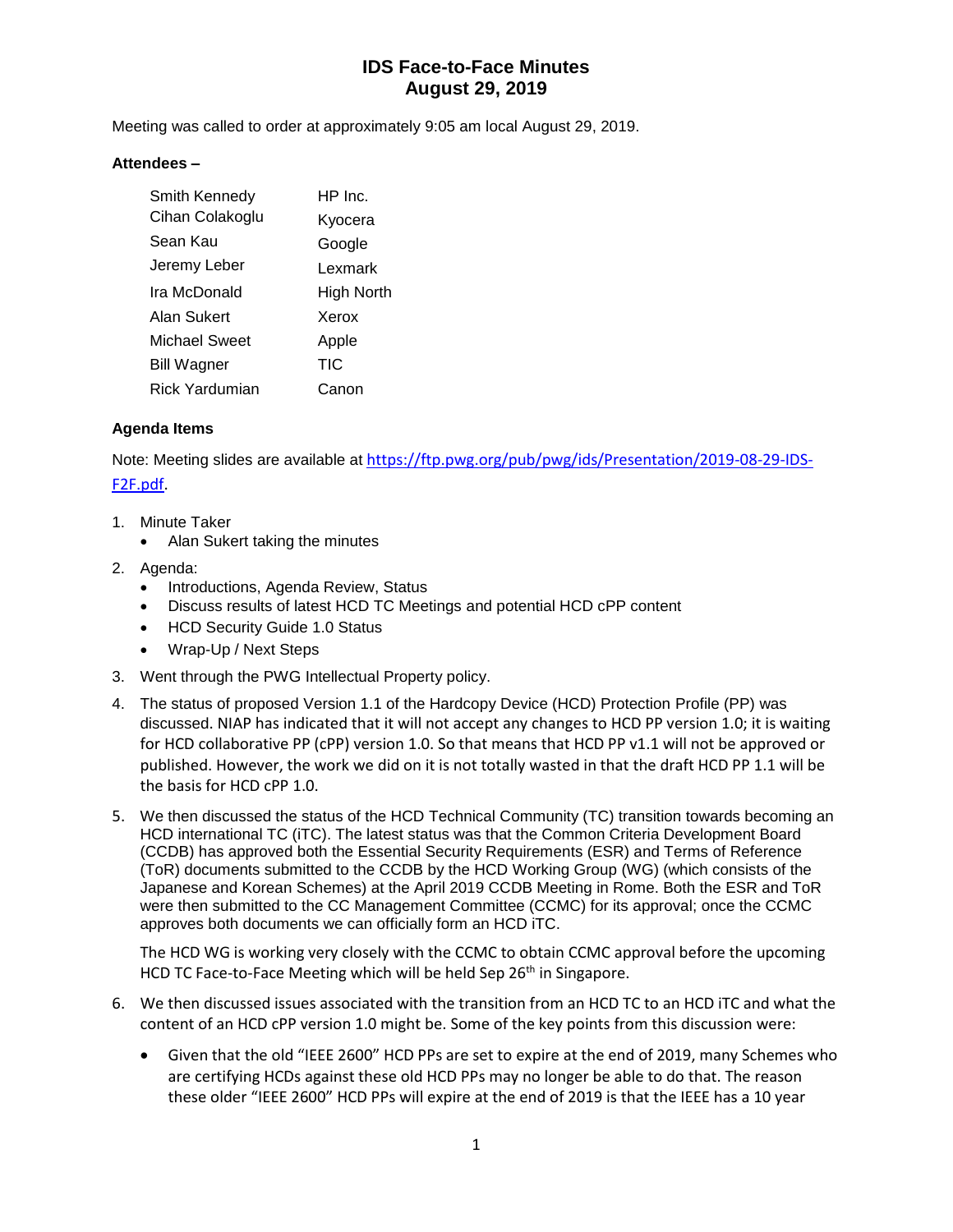# **IDS Face-to-Face Minutes August 29, 2019**

expiration date on all IEEE standards unless there is an effort to update or resubmit the standard to the IEEE. Since these "IEEE 2600" HCD PPs were approved by the IEEE in 2009 and because of the new HCD PP v1.0 there was no desire to form an IEEE subgroup to resubmit or revise these 10-year old PPs to the IEEE, the "IEEE 2600" HCD PPs will expire at the end of 2019. That means that as of Jan 1, 2020 no one will be able to obtain any of the "IEEE 2600" HCD PPs from the IEEE. What this will mean to any Schemes that are certifying products against the "IEEE 2600" HCD PPs is unknown, but it puts an increased emphasis on getting on HCD cPP v1.0 out as quickly as possible, given the fact that the current HCD PP is a bi-national PP of the US and Japan and is only recognized by the US, Japan, Canada and Sweden for certification of HCDs.

- The upcoming HCD TC Face-to-Face on Sep 26<sup>th</sup> will be divided into two parts: the first 4 hours will be devoted to technical issues regarding the HCD TC and cPP and the last 4 hours will be devoted to issues in setting up the HCD iTC.
- There will be multiple issues in forming the HCD TC which are listed on the meeting slides. Some additional issues we discussed at this meeting were:
	- $\circ$  Timing of HCD iTC Conference Calls. Since the iTC will have representatives from North America and Asia finding a common time to hold Conference Calls will be difficult. Right now they are being held at 8PM ET which is 9AM in Korea. We'll have to look at whether we continue that or have meetings where times are rotated to be good for North America / Europe one time and good for Asia another time. Just one of the many issues you face when forming an iTC.
	- $\circ$  Much like what is now being done with the Network Device (ND) iTC, Ira suggested that we split up the technical work of creating the cPP into subgroups with each subgroup looking into the requirements in a different area (like crypto or authentication/authorization or secure protocols). I will bring that idea up at the HCD TC Face-to-Face meeting.
- In discussion as to what should potentially go into HCD cPP v1.0, there was a general agreement that our goal should be that HCD cPP v1.0 is a "modest update" to HCD PP v1.1 that is issued as quickly as possible (to bridge the gap for vendors that certify HCDs in Schemes that do not recognize the current HCD PP) and then we follow that up with an HCD cPP v1.1 update 6 months after v1.0 is issued. The obvious question is what constitutes a "modest update" and what new requirements should go into HCD cPP v1.0. It was also pointed out that the HCD iTC has to be flexible enough to address the continuing and often quick change in the HCD industry and in technology that can drive new requirements that HCDs will have to meet and that need to be reflected in the HCD cPP.
- We then got into a good discussion of what requirements could go into HCD cPP v1.0 beyond those shown in the meeting slides. We did some brainstorming and some of the issues we came up with were:
	- o Distributed security model with block chains
	- o Wireless (Wi-Fi, Bluetooth, NFC, Cellular 3G/4G/5G)
	- o Advanced cryptographic techniques like hash-based signatures
	- o Mobile (e.g., guest authentication, printing, scanning)
	- $\circ$  Integrating differences among national cryptographic requirements cryptographic agility